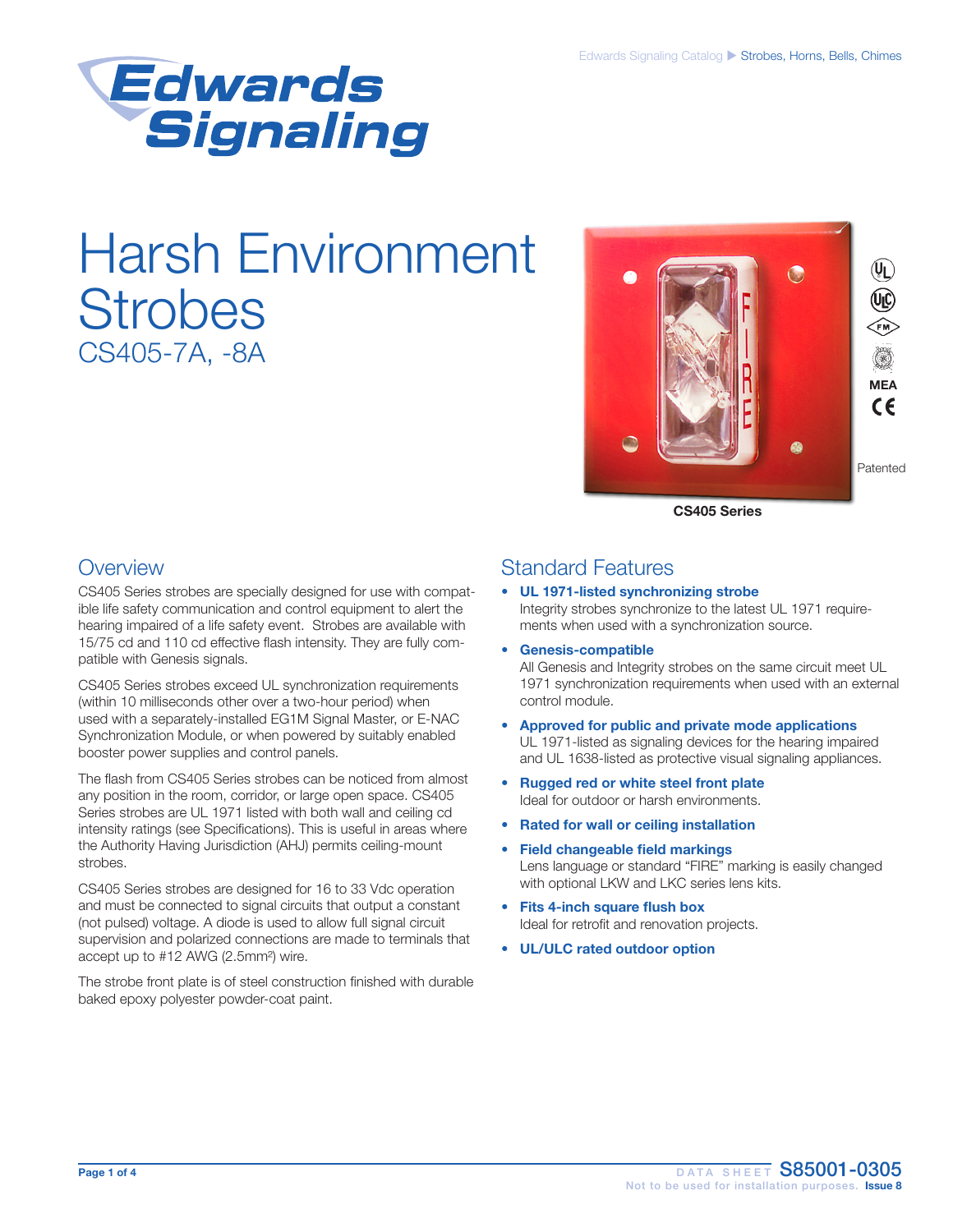### Application

NOTE: The installation of visible signals are subject to national and local standards, codes, and ordinances. Consult your Authority Having Jurisdiction for device installation requirements, application standards, and minimum performance specifications.

Edwards strobes are UL 1971-listed for use indoors as wall-mounted public-mode notification appliances for the hearing impaired. Prevailing codes require strobes to be used where ambient noise conditions exceed specified levels, where occupants use hearing protection, and in areas of public accommodation. Consult with your Authority Having Jurisdiction for details.

As part of the Enhanced Integrity line of products, CS405 Series strobes exceed UL synchronization requirements (within 10 milliseconds other over a two-hour period) when used with a synchronization source. Synchronization is important because a small portion of the population have a condition which may cause them to become disoriented from multiple random flashes of light. Integrity strobes minimize this risk.

Integrity strobes are fully compatible with Edwards Genesis signals.

NOTE: The flash intensity of some visible signals may not be adequate to alert or waken occupants in the protected area. Research indicates that the intensity of strobe needed to awaken 90% of sleeping persons is approximately 100 cd. Edwards recommends that strobes in sleeping rooms be rated at at least 110 cd.

WARNING: These devices will not operate without electrical power. As fires frequently cause power interruptions, further safeguards such as backup power supplies may be required.

### Operating Current (RMS)

| <b>UL</b><br><b>Rating</b> | 15/75 cd | 110 <sub>cd</sub> |
|----------------------------|----------|-------------------|
| $16$ Vdc                   | 150      | 329               |
| 16 Vfwr                    | 210      | 420               |

| <b>Typical</b><br><b>Current</b> | 15/75 cd | 110 <sub>cd</sub> |
|----------------------------------|----------|-------------------|
| 24 Vdc                           | 90       | 180               |
| 24 Vfwr                          | 128      | 260               |

Vdc: Volts direct current, regulated and filtered Vfwr: Volts full wave rectified

#### Current Draw Notes and Comments

1. Current values are shown in mA.

- 2. UL Nameplate Rating can vary from Typical Current due to measurement methods and instruments used.
- 3. Edwards recommends using the Typical Current for system design including NAC and Power Supply loading and voltage drop calculations.
- 4. Use the 16 Vdc RMS current ratings for filtered power supply and battery AH calculations. Use the 16 Vfwr RMS current ratings for unfiltered power supply calculations.
- 5. Fuses, circuit breakers and other overcurrent protection devices are typically rated for current in RMS values. Most of these devices operate based upon the heating affect of the current flowing through the device. The RMS current determines the heating affect and therefore, the trip and hold threshold for those devices.

# Typical Wiring - 24 Vdc



### Installation and Mounting

All models fit to a standard flush mounted, North American four inch electrical box, 1-1/2 inch (38 mm) deep minimum. Optional Edwards weatherproof, surface mount boxes are available. The strobes must be connected to signal circuits which output a constant (not pulsed) voltage. Edwards recommends that these strobes always be installed in accordance with the latest recognized edition of national and local fire alarm codes.

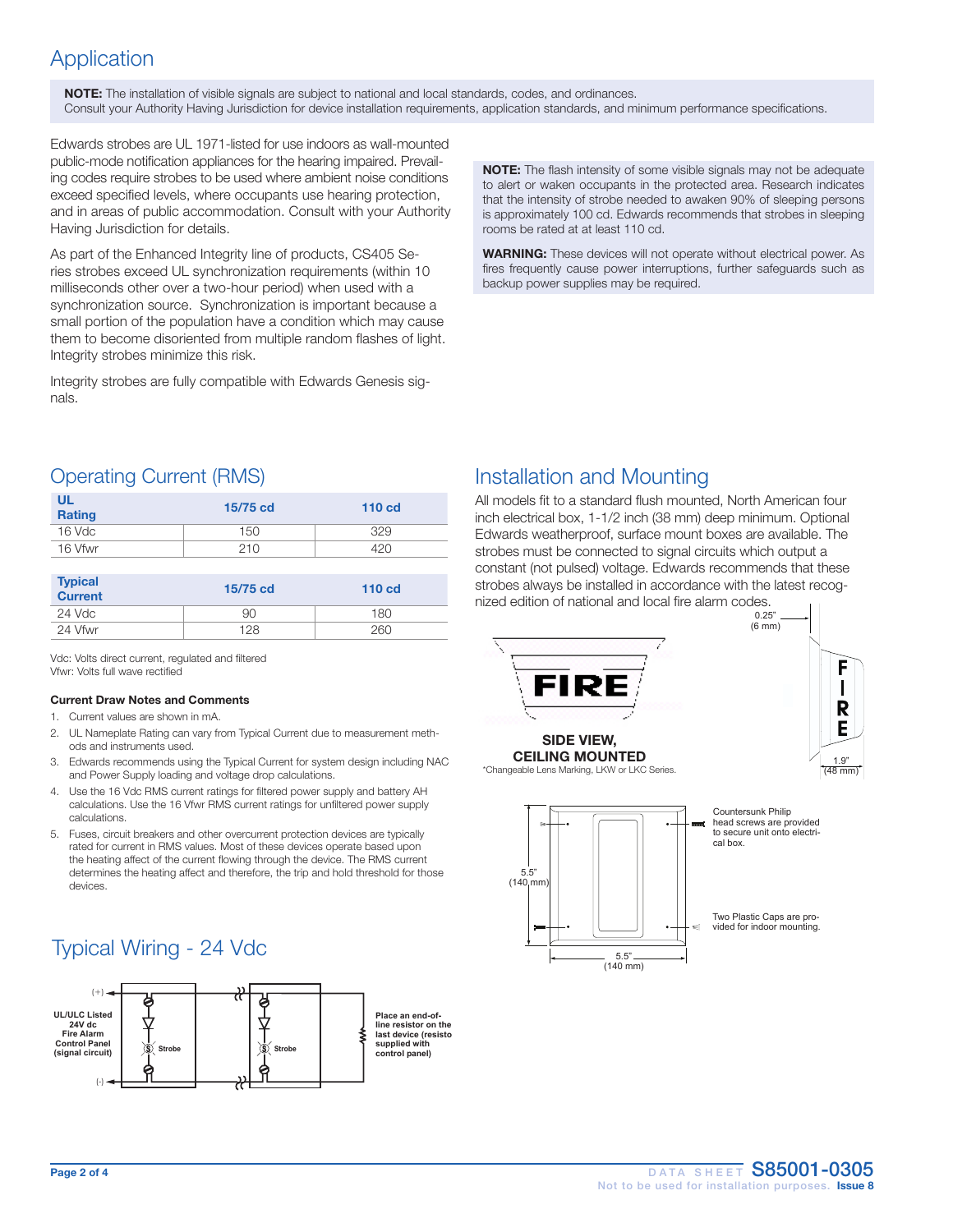## Light Distribution



# **Specifications**

| <b>Catalog Number</b>                          | <b>CS405-7A</b>                                                                                                                                                                                                                                                                                         | CS405-8A, CS405-8A |  |
|------------------------------------------------|---------------------------------------------------------------------------------------------------------------------------------------------------------------------------------------------------------------------------------------------------------------------------------------------------------|--------------------|--|
| UL 1638/ULC S526<br><b>Rated Strobe Output</b> | 15/75cd                                                                                                                                                                                                                                                                                                 | 110cd              |  |
| UL 1971 Rated Strobe                           | 15cd wall                                                                                                                                                                                                                                                                                               | 110cd wall         |  |
| Output                                         | 15cd ceiling                                                                                                                                                                                                                                                                                            | 60cd ceiling       |  |
| Strobe Flash Rate                              | Synchronized at one flash per second. External control module necessary to meet UL 1971 synchronization requirements of<br>10 milliseconds over a two-hour period.                                                                                                                                      |                    |  |
| <b>Synchronization Sources</b>                 | EG1M-RM, EBPS6, EBPS10, E-NAC, E-FSC, E-FSA                                                                                                                                                                                                                                                             |                    |  |
| Strobe Operating Volts                         | Continuous 16 to 33 Vdc or 16 to 33 Vfwr                                                                                                                                                                                                                                                                |                    |  |
| <b>Operating Environment</b>                   | INDOOR: $30^{\circ}$ C @ 85% RH; $32 - 120^{\circ}$ F (0 - 49° C) ambient temperature.<br>OUTDOOR (CS models only): 30° C @ 93% RH; -40-150° F (-40-66° C) ambient temp '7A' (17.7cd @ -35° C per UL @ -40°<br>C per ULC) and: '8A' (70.7cd $@-35^{\circ}C$ per UL $@-40^{\circ}C$ per ULC) models only |                    |  |
| Lens Markings                                  | Supplied with LKW-1 "FIRE" red letters, vertical both sides (Wall Mount)<br>- see LKW and LKC series for ceiling style and optional markings                                                                                                                                                            |                    |  |
| <b>Wire Connections</b>                        | Terminals - polarized input, #12 AWG (2.5mm <sup>2</sup> ) max wire size                                                                                                                                                                                                                                |                    |  |
| Flash Tube Enclosure                           | Clear LEXAN                                                                                                                                                                                                                                                                                             |                    |  |
| Strobe Plate, Finish                           | CRS steel - 51/2 in (140mm) square, red or white baked epoxy polyester powder-coat finish                                                                                                                                                                                                               |                    |  |
| Mounting                                       | INDOOR: North American 4 in square electrical box;<br>OUTDOOR: 449 series weatherproof surface box                                                                                                                                                                                                      |                    |  |
| <b>Agency Listings</b>                         | UL 1971, UL 1638, ULC S526, CE, FM, CSFM, MEA (All models comply with ADA Code of Federal Regulation Chapter 28<br>Part 36 Final Rule)                                                                                                                                                                  |                    |  |

 $90^\circ$